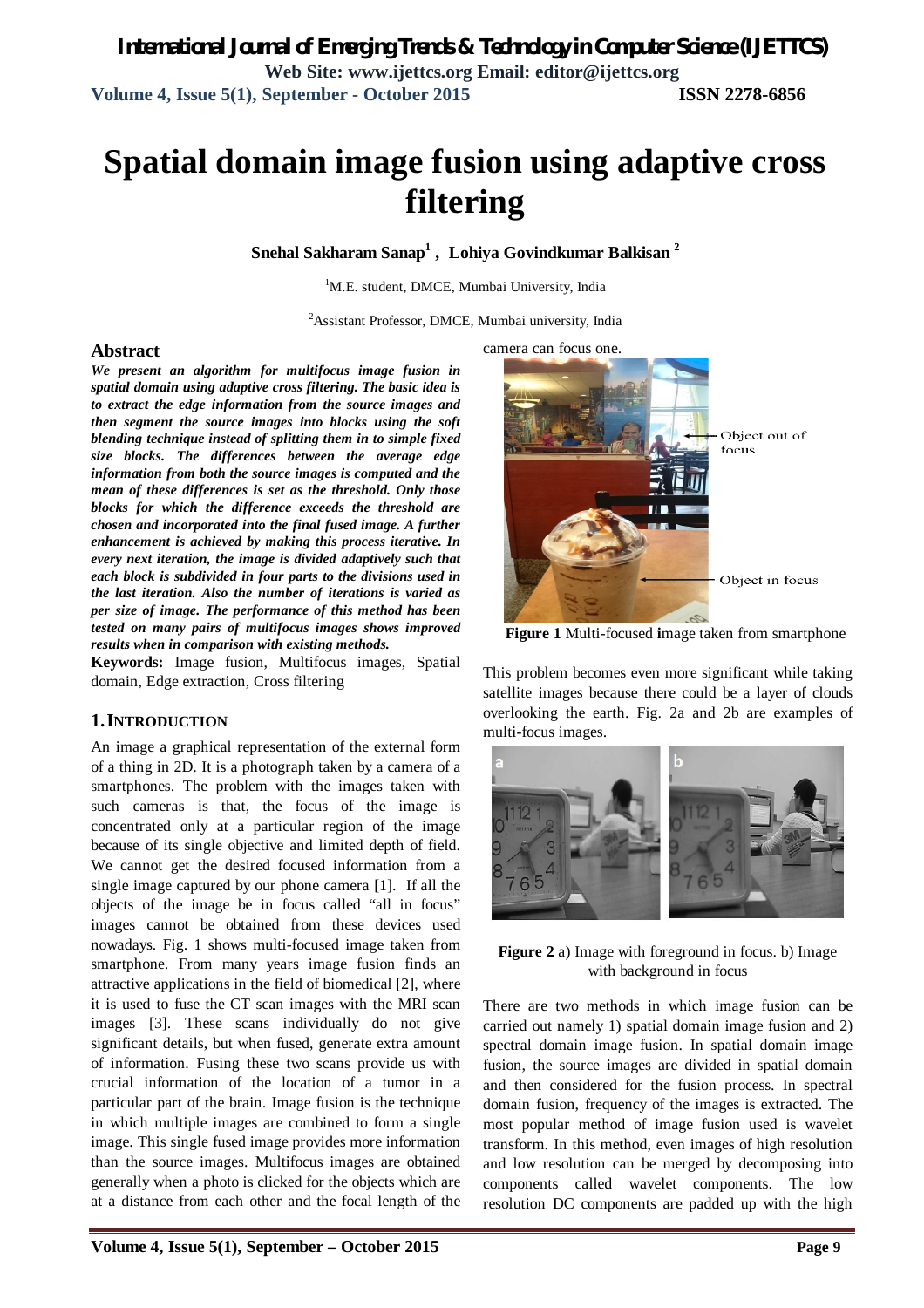## *International Journal of Emerging Trends & Technology in Computer Science (IJETTCS)* **Web Site: www.ijettcs.org Email: editor@ijettcs.org**

**Volume 4, Issue 5(1), September - October 2015 ISSN 2278-6856**

resolution images to get focused images. Our algorithm uses the spatial domain image fusion because of its high speed and no complex components are encountered. In this paper, we have proposed an algorithm which fuses multi-focus images in spatial domain to give a smoothly fused final image.

## **2.LITERATURE REVIEW**

Image fusion can be as easy as taking pixel-by-pixel average of the two source images, but that often leads to undesirable side effects such as reduced contrast. Fusion can broadly be classified as, fusion in frequency domain and in spatial domain [4]. It can be implemented using various fusion rules such as 'mean' or 'max' where fused coefficient is average or maximum value of the source pixel coefficients respectively [5]. One can also take 'weighted average' instead of simple average, where fused coefficient is weighted average [5-6] of source coefficients. Analogous to other forms of information fusion, image fusion can be usually performed at any of the three processing levels, which are signal, feature and decision. Signal-level image fusion [7], also known as pixel-level image fusion, defines the process of fusing visual information associated with each pixel from a number of registered images into a single fused image, representing a fusion at lowest level. As the pixel-level fusion [8] is part of the much broader. Subject of multi-focus and multisensor image fusion has attracted many researchers in the last two decades. In the last two decades, a lot of research has been carried out in the area of multi-focus and multispectral image fusion [7]. Multi-spectral image fusion based on intensity, hue saturation method and that based on Laplacian pyramid mergers. The multi-focus image fusion proposed by Haeberli et.al. uses the fact that the focused area of the image will have highest intensity compared to that of unfocused areas.

## **3. METHODOLOGY**

Image fusion is the process of merging two or more photos with different objects in focus as shown in Fig. 3a and 3b. Image fusion gives a fused image which provides more information than both images combined.

In this paper we have used the canny edge detector outputs are as shown in Fig. 4a and 4b. Basic idea is to detect at the zero crossings of the second directional derivative of the smoothed image in the direction of the gradient where the gradient magnitude of the smoothed image being greater than some threshold depending on image statistics. After extracting the edge information, the source images are divided into a fixed number of blocks. The images were divided into 4 blocks. Next, the edge information obtained from the two source images are compared and the image block with higher edge activities are selected to be part of the fused image. However, that the certain blocks extracted from different source images might contain almost similar number of edges and thus the selection procedure for such blocks was by default first image.



**Figure 3** a) Image with foreground in focus. b) Image with background in focus



**Figure 4** Canny edge detector output for a) Image with foreground in focus. b) Image with background in focus

In this algorithm, selection is made in three iterations described as follows:

Firstly, the source images are divided into a certain number of blocks. Then, the difference between edge information from the two source images is computed for each block. Next, the mean of all these differences is calculated and set as the threshold (T). Now, the differences are compared with this threshold T and only those blocks for which the difference exceeds the threshold are chosen and incorporated into the final fused image from their corresponding source image. The rest of the blocks are passed on to the next iteration. In the second iteration, the mean of the differences of the regions passed over from the last iteration is calculated and set as the new threshold. Once again, the difference between the averages of the number of edges for corresponding image block from different source images, is compared with the threshold, and if the difference is higher than the threshold then the respective block with higher edge information is incorporated into the fused image.

In the third iteration, cross filtering is used in which first image is passed through low pass filtering algorithm to extract edges and high frequency components of image. This components are then subtracted from second image to extract missing details. This entire process of extracting information about other image is called cross filtering. The lower missing information block is substituted in final fused image.